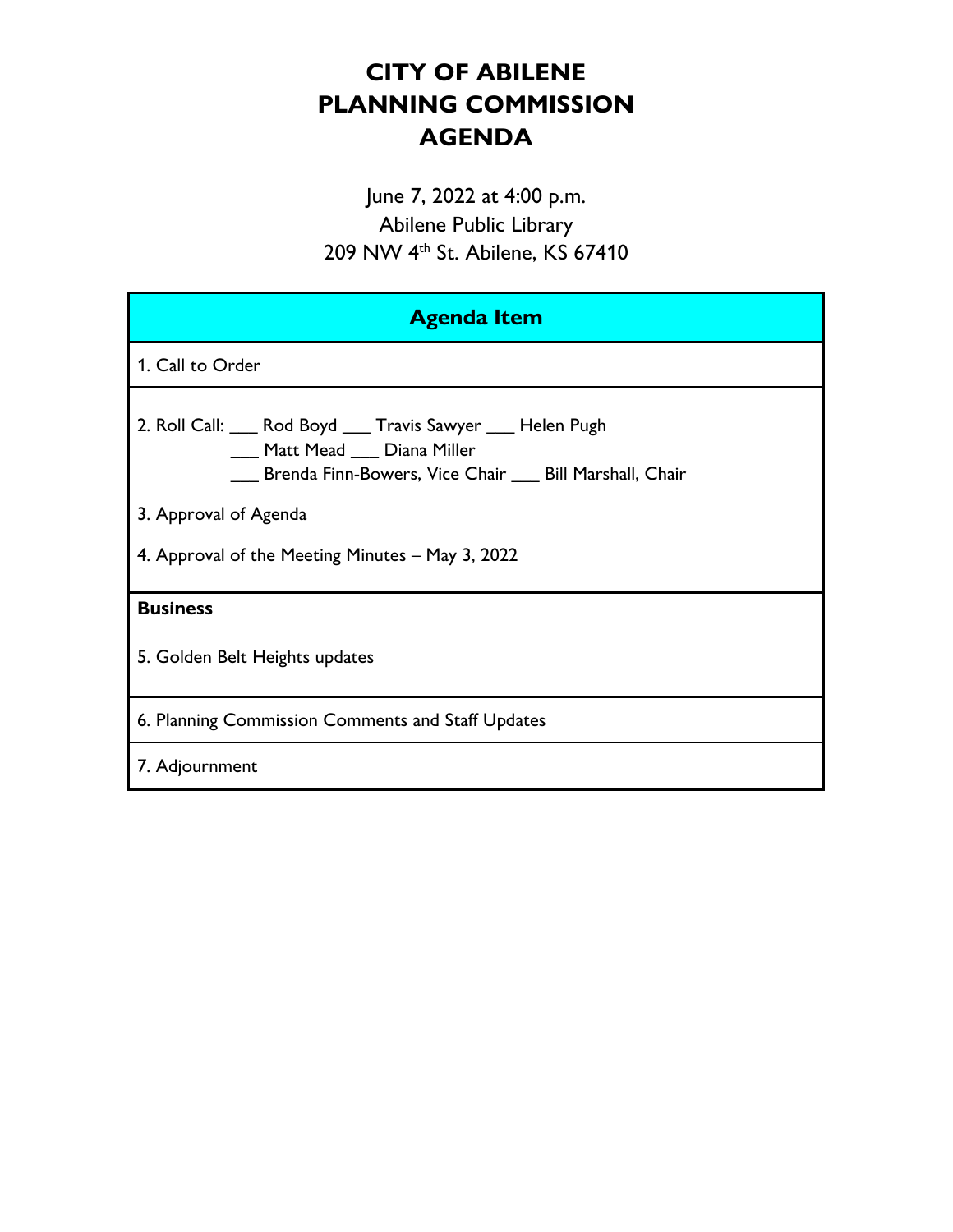**Abilene Planning Commission Minutes Abilene Public Library 209 NW 4th St., Abilene, KS May 3, 2022 at 4:00 p.m.**



**1. Call to Order** by Vice Chair Finn Bowers

### **2. Roll Call**

Planning Commissioners Present: Vice Chair Brenda Finn Bowers, Rod Boyd, Travis Sawyer, Helen Pugh, Diana Miller (late arrival via Zoom), Matt Mead Absent: Chair Bill Marshall Staff Present: Community Development Director Kari Zook, City Manager Ron Marsh, Administrative Assistant Kelsey Briand

#### **3. Approval of Agenda**

Motion by Sawyer to approve the agenda, seconded by Mead. Motion carried unanimously 5-0.

#### **4. Minutes**

Motion by Boyd to approve the March 1, 2022 minutes as written, seconded by Pugh. Motion carried unanimously 5-0.

#### **Business**

#### **5. Golden Belt Heights updates**

City Manager Ron Marsh was present to discuss the updates of the Golden Belt Heights East housing development. Currently eleven lots have sold, twenty lots have been reserved with a lot reservation agreement and six lots have received a purchase agreement with a closing date of May 20, 2022. The west side will be re-platted in the near future for multi-family lot sizes. City staff are exploring the need for extending the current streets in the development. The streets are narrow which aren't favorable for off street parking. There are cutouts for parking and all homes built will require a two-car garage so the driveway will be able to provide adequate parking space. Sidewalks will be installed at the developer's expense along the perimeter and a pocket park is being explored. There will be a website available soon that will include information regarding the housing development.

## **7. Planning Commission Comments and Staff Updates**

None

## **8. Adjournment**

Motion by Sawyer to adjourn, seconded by Boyd. Motion carried unanimously 5-0.